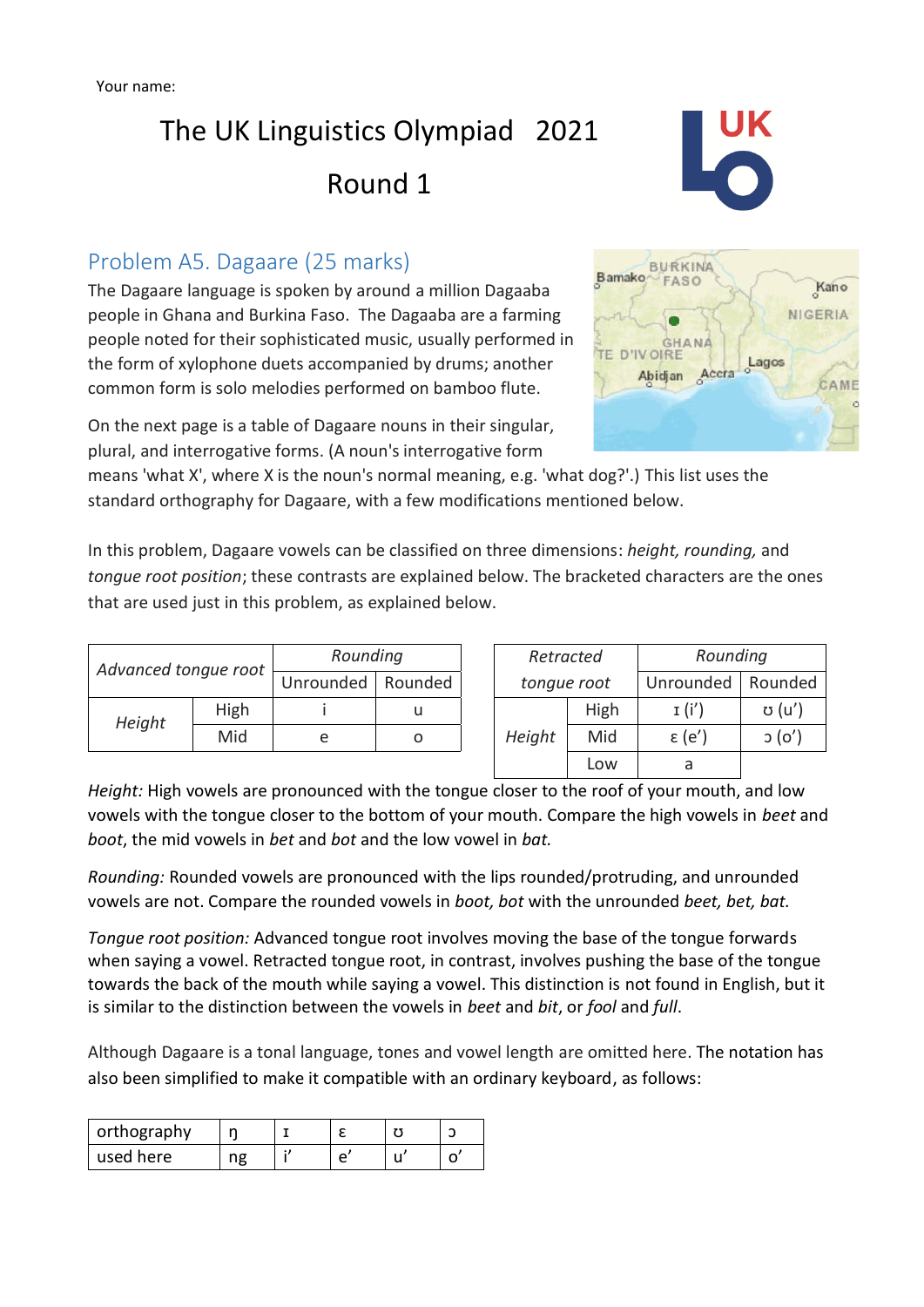# The UK Linguistics Olympiad 2021 Round 1



**Q.A5.** Fill in the shaded blank cells.

| <b>Singular</b> | <b>Plural</b> | Interrogative | <b>Definition</b> |
|-----------------|---------------|---------------|-------------------|
| biri            |               | bi-bo         | seed              |
|                 |               | folongfug-bo  | lung              |
| gbie            | gberi         | gbe-bo        | forehead          |
|                 |               | gbe'-bo       | leg               |
| gbe'biri        | gbe'bie       | gbe'bi-bo     | toe               |
| gyili           | gyile         | gyil-bo       | xylophone         |
|                 |               | ir-bo         | duiker            |
| i'li'           | i'le'         | i'l-bo        | drum              |
| lugri           | lugo          | lug-bo        | pillar            |
| nimiri          | nimie         | nimi-bo       | eye               |
| nimisu'go'      | nimisu'gri'   | nimisu'g-bo   | face              |
| no'ti'ri'       | no'ti'e'      | no'ti'-bo     | shoe              |
| nyagri'         | nyaga         | nyag-bo       | intestine         |
|                 |               | ngmar-bo      | moon              |
| pi'e'           | pi'ri'        | pi'-bo        | roof              |
| pu'o'           | po'ri'        | po'-bo        | stomach           |
| sebiri          | sebie         | sebi-bo       | bee               |
| si'e'           | se'ri'        | se'-bo        | waist             |
| vali            | vala          | val-bo        | piece of rubbish  |
| valengvu'o'     | valengvu'ri'  | valengvu'-bo  | a solitary wasp   |
| wulo            | wuli          |               | bamboo flute      |
|                 | yaga          | yag-bo        | cheek             |
|                 |               | zupil-bo      | hat               |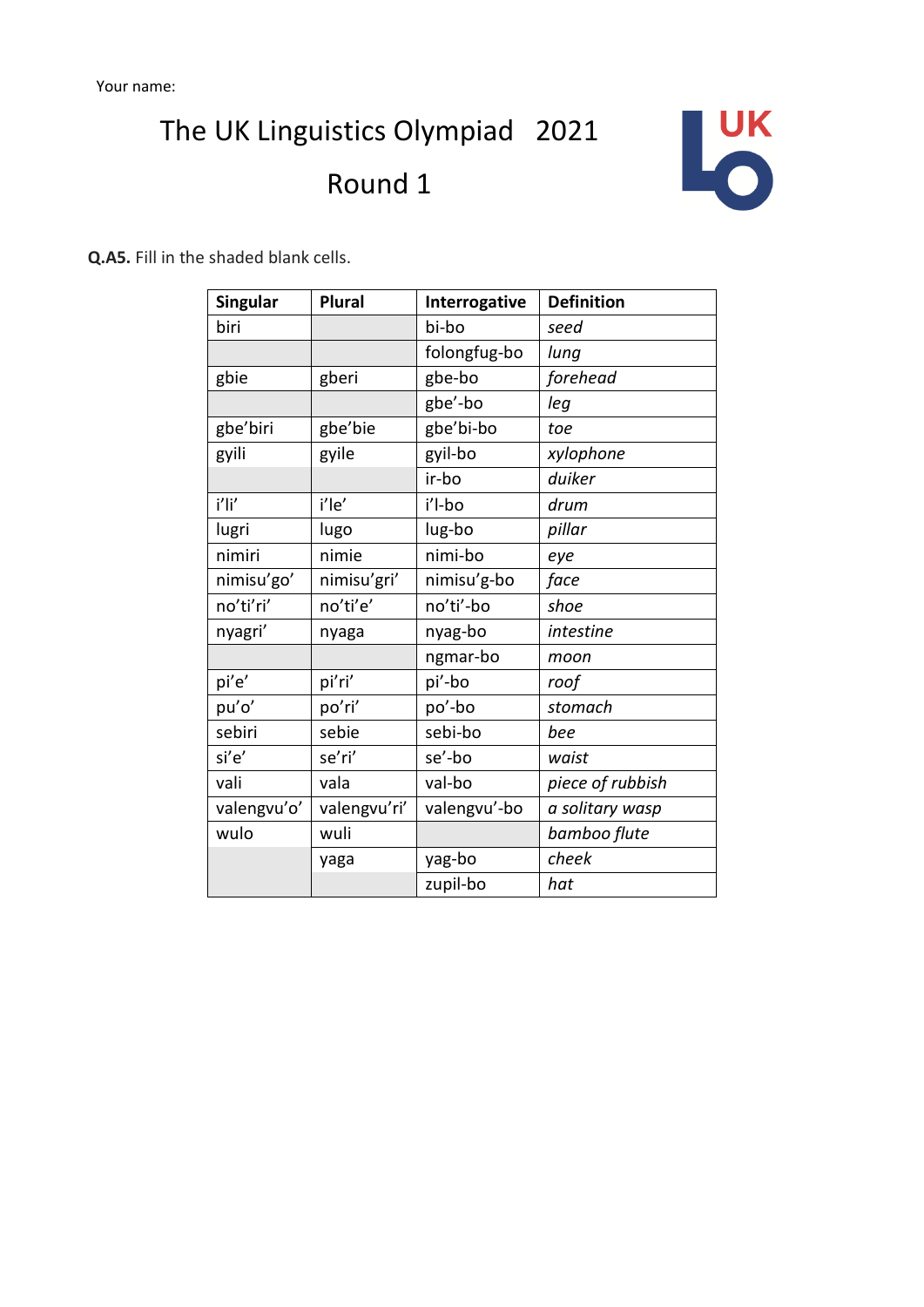The UK Linguistics Olympiad 2021

# Round 1



## Solution and marking.

Scoring: (max 26):

- 2 points for each correct word. (max 26)
- 1 point with one incorrect or missing letter.
- Count ' as a letter.

#### Q.5.

| <b>Singular</b> | <b>Plural</b> | Interrogative | <b>Definition</b>  |
|-----------------|---------------|---------------|--------------------|
| biri            | bie           | bi-bo         | seed               |
| folongfugri     | folongfugo    | folongfug-bo  | lung               |
| gbie            | gberi         | gbe-bo        | forehead           |
| gbe'ri'         | gbi'e'        | gbe'-bo       | leg                |
| gbe'biri        | gbe'bie       | gbe'bi-bo     | toe                |
| gyili           | gyile         | gyil-bo       | xylophone          |
| ire             | irri          | ir-bo         | duiker             |
| i'li'           | i'le'         | i'l-bo        | drum               |
| lugri           | lugo          | lug-bo        | pillar             |
| nimiri          | nimie         | nimi-bo       | eye                |
| nimisu'go'      | nimisu'gri'   | nimisu'g-bo   | face               |
| no'ti'ri'       | no'ti'e'      | no'ti'-bo     | shoe               |
| nyagri'         | nyaga         | nyag-bo       | intestine          |
| ngmara          | ngmarri'      | ngmar-bo      | moon               |
| pi'e'           | pi'ri'        | pi'-bo        | roof               |
| pu'o'           | po'ri'        | po'-bo        | stomach            |
| sebiri          | sebie         | sebi-bo       | bee                |
| si'e'           | se'ri'        | se'-bo        | waist              |
| vali            | vala          | val-bo        | piece of rubbish   |
| valengvu'o'     | valengvu'ri'  | valengvu'-bo  | a kind of solitary |
|                 |               |               | wasp               |
| wulo            | wuli          | wul-bo        | bamboo flute       |
| yagri'          | yaga          | yag-bo        | cheek              |
| zupile          | zupili        | zupil-bo      | hat                |